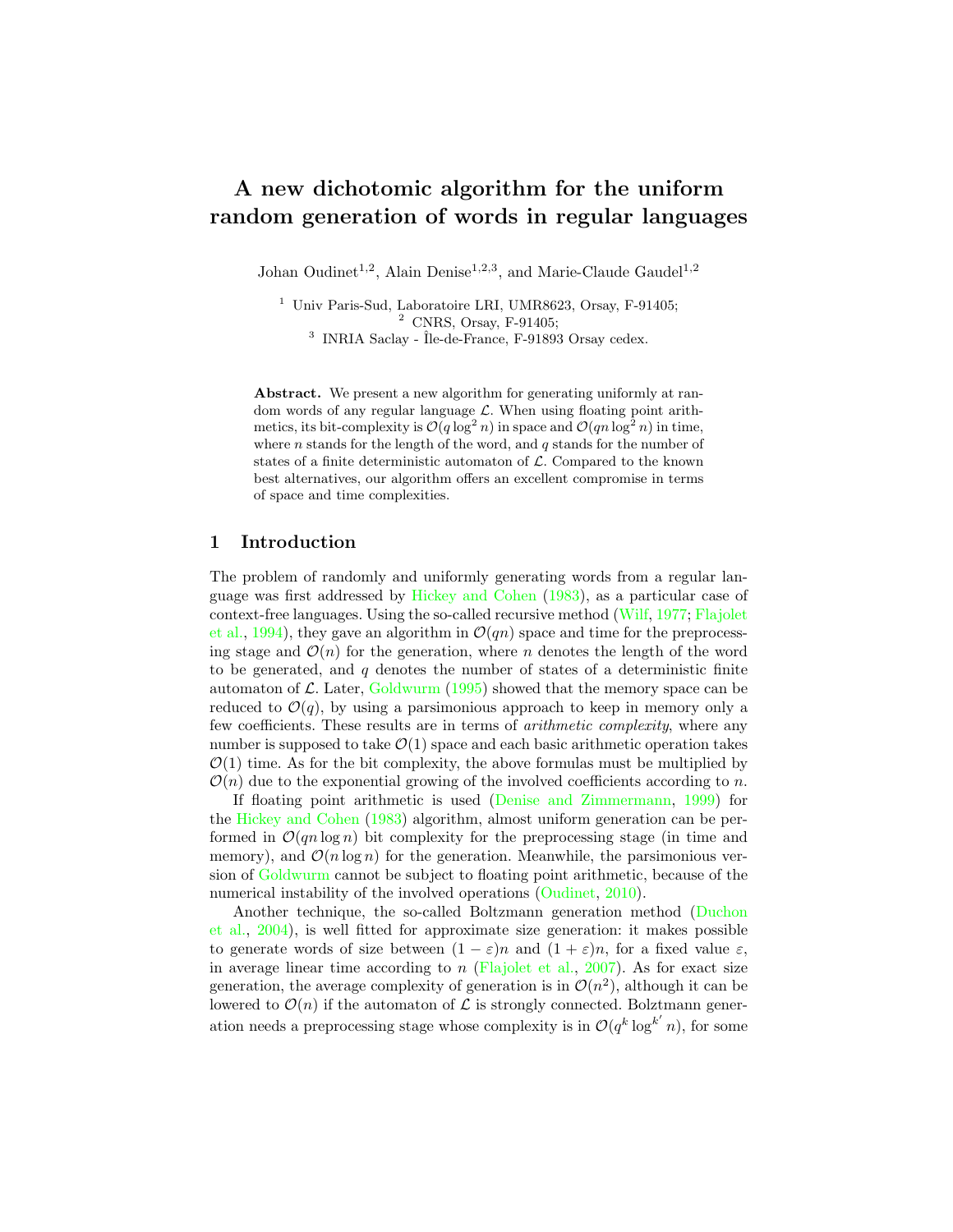<span id="page-1-2"></span>constants  $k \geq 1$  and  $k' \geq 1$  (whose precise values are not given in [\(Duchon](#page-9-6) [et al.,](#page-9-6) [2004\)](#page-9-6) and subsequent papers, to our knowledge).

Recently, Bernardi and Giménez [\(2010\)](#page-9-8) developed a new divide and conquer approach for generating words of regular languages, based on the recursive method. Their algorithm runs in  $\mathcal{O}(qn \log(qn))$  in the worst case, with a preprocessing in  $\mathcal{O}(q^3 \log n \log^2(qn))$  time and  $\mathcal{O}(q^2 \log n \log(qn))$  space. Moreover the average complexity of the generation stage can be lowered to  $\mathcal{O}(qn)$  if using a bit-by-bit random number generator.

Here we present a new algorithm named dichopile, also based on a divide-andconquer approach, although drastically different from the above one. Compared to the known best alternatives, our algorithm offers an excellent compromise in terms of space and time complexities.

## 2 The Dichopile algorithm

At first, let us briefly recall the general principle of the classical recursive method. Let us consider a deterministic finite automaton of  $\mathcal L$  with q states  $\{1, 2, \ldots, q\}$ . Obviously, there is a one-to-one correspondence between the words of  $\mathcal L$  and the paths in A starting at the initial state and ending at any final state. For each state s, we write  $l_s(n)$  for the number of paths of length n starting from s and ending at a terminal state. Such values can be computed with the following recurrences on n (where  $\mathcal F$  denotes the set of final states in  $\mathcal A$ ):

<span id="page-1-0"></span>
$$
\begin{cases}\n l_s(0) = 1 & \text{if } s \in \mathcal{F} \\
l_s(0) = 0 & \text{if } s \notin \mathcal{F} \\
l_s(i) = \sum_{s \to s'} l_{s'}(i-1) & \forall i > 0\n \end{cases}\n \tag{1}
$$

If we note the vector  $L_n = \langle l_1(n), l_2(n), \ldots, l_q(n) \rangle$ , the principle of the recursive method is in two steps:

- Compute and store  $L_k$  for all  $1 \leq k \leq n$ . This calculation is done starting from  $L_0$  and using [Equation 1.](#page-1-0)
- Generate a path of length  $n$  by choosing each state according to a suitable probability to ensure uniformity among every path of length  $n$ . Thus, the probability of choosing the successor  $s_i$  when the current state is s and the path has already  $n - m$  states is:

<span id="page-1-1"></span>
$$
\mathbb{P}(s_i) = \frac{l_{s_i}(m-1)}{l_s(m)}.\tag{2}
$$

Note that to choose the successor of the initial state, we only need  $L_n$  and  $L_{n-1}$ . Then,  $L_{n-1}$  and  $L_{n-2}$  allow to choose the next state and so on. Thus, if we have a method that compute efficiently  $L_n, L_{n-1}, \ldots, L_0$  in descending order, we can store the two last vectors only and reduce space complexity compared with the recursive method, which stores all  $L_k$ 's in memory. This *inverse*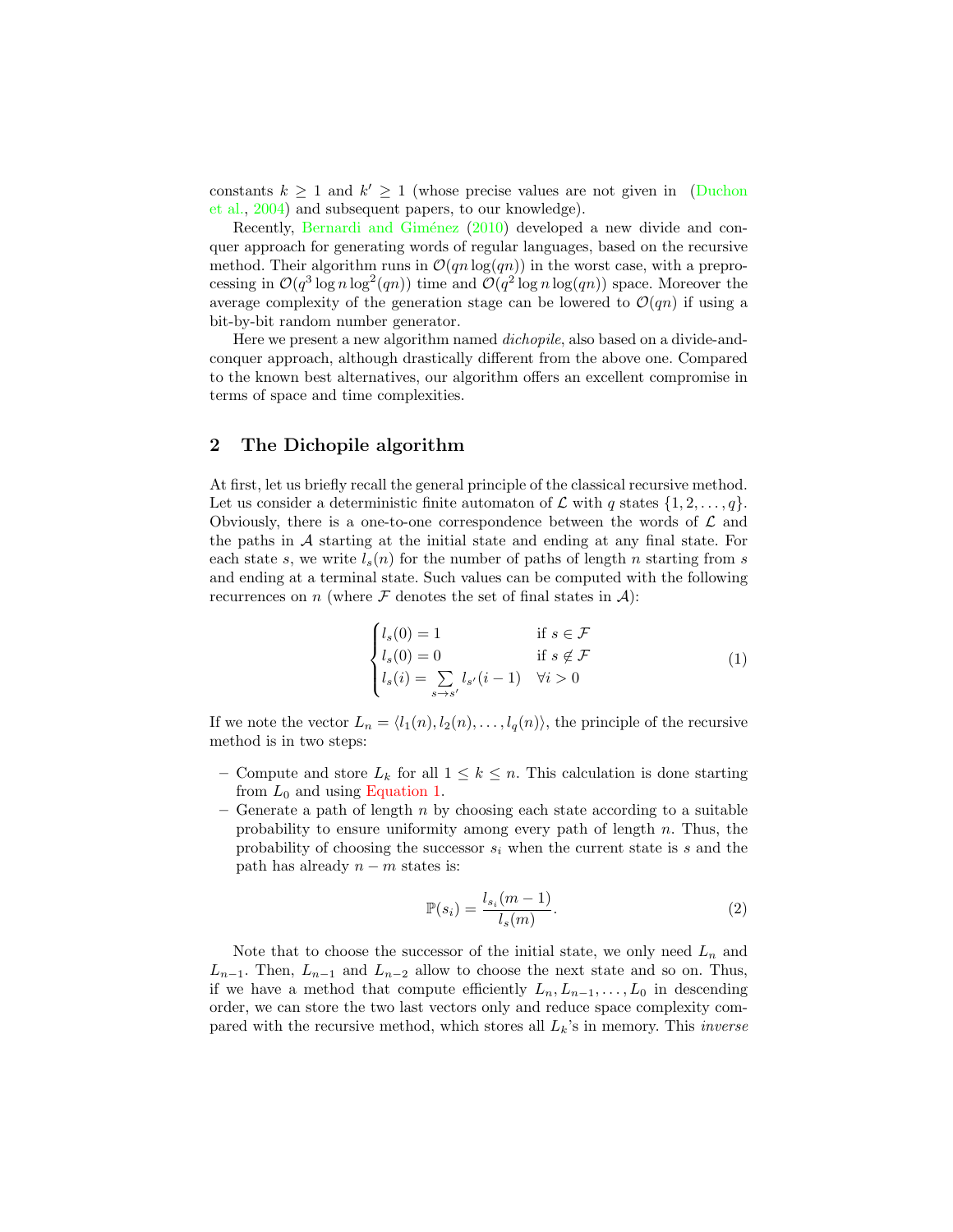<span id="page-2-0"></span>approach constitutes the principle of [Goldwurm](#page-9-3) [\(1995\)](#page-9-3)'s method. In [\(Oudinet,](#page-9-5) [2010\)](#page-9-5), the inverse recurrence is stated for regular languages, and it is shown that the algorithm is numerically instable, thus forbidding the use of floating-point arithmetics.

#### 2.1 General principle

The idea of our dichopile algorithm is as follows. Compute the number of paths of length  $n$  from the number of paths of length 0 while saving in a stack a logarithmic number of intermediate steps: the number of paths of length  $n/2$ , of length  $3n/4$ , of length  $7n/8$ , etc. When we need to compute the number of paths of length  $n - i$ , we compute it again from the intermediate stage that is at the top of the stack. [Figure 1](#page-3-0) illustrates the principle of this algorithm. Recall that  $L_j$  denotes the vector of q numbers of paths of length j, that is the  $l_s(j)$ 's for all states s.

[Algorithm 1](#page-4-0) draws drawing uniformly at random a path of length  $n$  by successively computing the numbers of paths of length  $i$  in descending order. This algorithm takes as inputs:

- a deterministic finite automaton  $\mathcal{A}$ ;
- a vector  $L_0$  of q numbers defined as in the two first items of [Equation 1;](#page-1-0)
- the path length  $n$ ;
- and a function F that computes  $L_j$  from  $L_{j-1}$ , thus F computes the  $l_s(j)$ 's for all  $s \in \mathcal{S}$  using the third item of [Equation 1.](#page-1-0)

It uses a stack and two local variables  $L_{\text{c}} \alpha r$  and  $L_{\text{c}} \alpha r$ , which are vectors of q numbers. The vector  $L$  suc saves the previous value of  $L$  cur.

Step  $i = 0$  computes  $L_n$  from  $L_0$ , pushing to the stack the vectors  $L_{n/2}$ ,  $L_{3/4}$ ,  $L_{7/8}$ , etc.

Step i seeks to compute  $L_{n-i}$ . For that, it starts by retrieving the top of the stack  $L_i$  (if  $j > n - i$  then it takes the next item on the stack) and computes  $L_{n-i}$  from  $L_j$ , pushing to the stack a logarithmic number of intermediate vectors  $L_k$ .

At the end of each iteration of the main loop and just before updating  $L$ -suc, we have  $L_{\text{c}} u = L_{n-i}$  and  $L_{\text{c}} s u = L_{n-i+1}$ . Then, using [Equation 2,](#page-1-1) we can draw the successor state according to the current state and values contained in these two vectors.

#### 2.2 Complexity analysis

**Theorem 1.** Using floating-point numbers with a mantissa of size  $\mathcal{O}(\log n)$ , bit complexities of [Algorithm 1](#page-4-0) are  $O(q \log^2 n)$  in space and  $O(dqn \log^2 n)$  in time, where d stands for the maximal out-degree of the automaton.

Proof. Unlike the classical recursive method, there is no preprocessing phase. Values cannot be saved between two path generations because the contents of the stack changes during the drawing.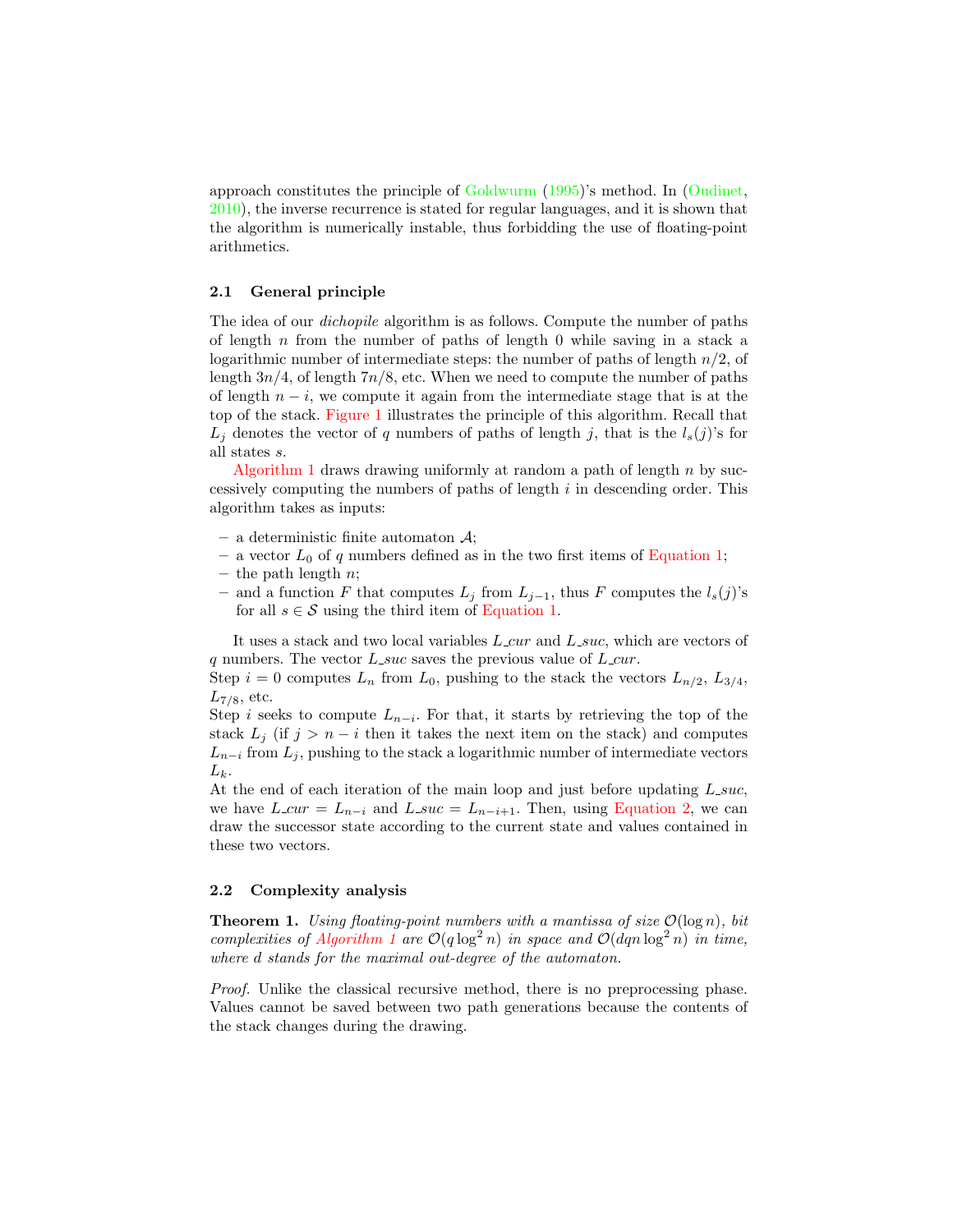<span id="page-3-0"></span>

Step 0: compute  $L_n$  from  $L_0$ 







Fig. 1. Principle of the *dichopile* algorithm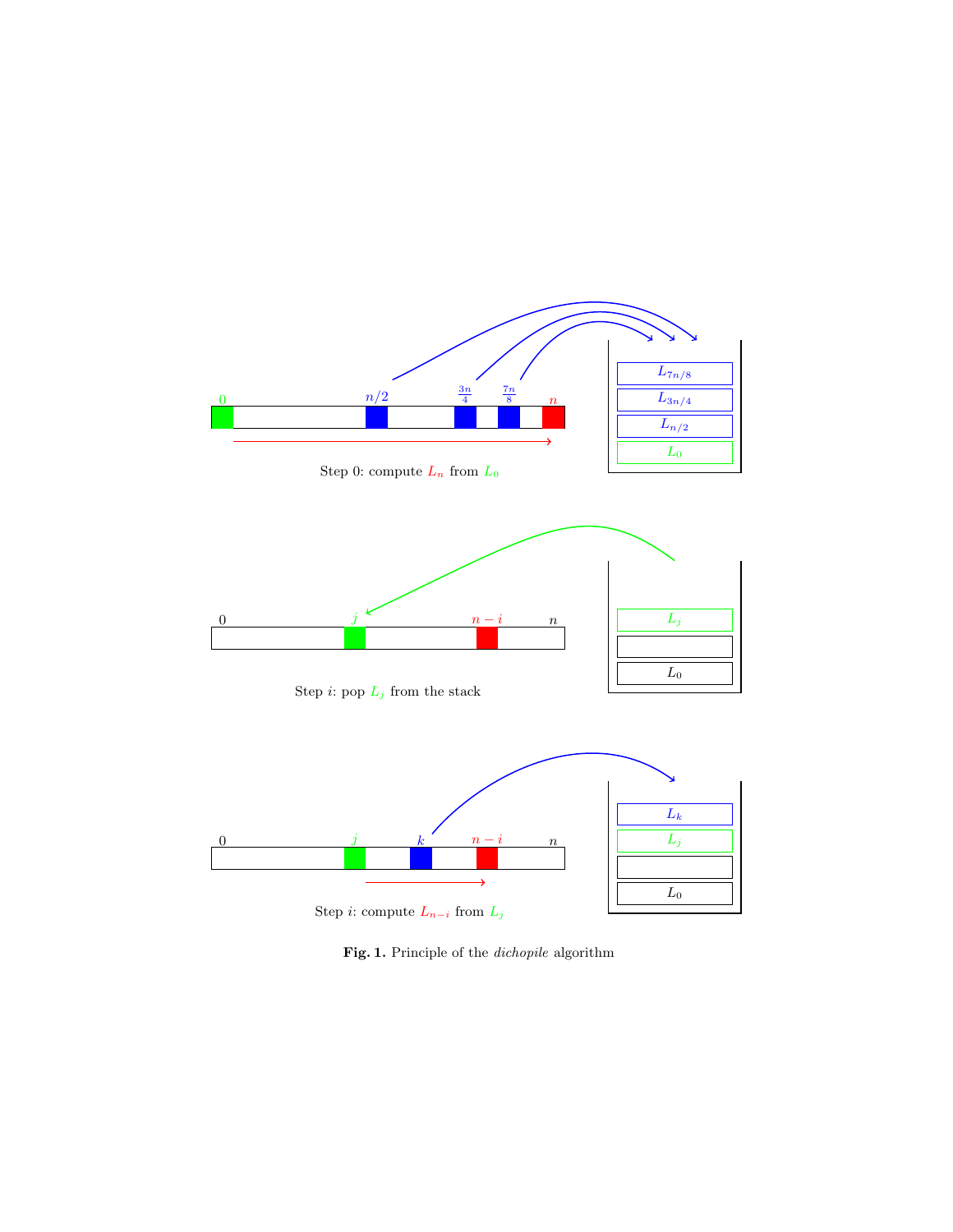<span id="page-4-0"></span>**Algorithm 1** Draw a path of length  $n$  with the *dichopile* algorithm

**Require:** an automaton  $A$ , a vector  $L_0$ , a length n, and a function F that computes  $L_j$  from  $L_{j-1}$ Ensure: returns a path  $\sigma$  of length n.  $s \leftarrow s_0$  {initialize s to the initial state} push  $(0, L_0)$ for  $i \leftarrow 0$  to n do {Iteration for computing  $L_{n-i}$ }  $(j, L.cur) \leftarrow$  top of the stack if  $j > n - i$  then {useless value on the stack, gets the next one} pop from the stack  $(j, L.cur) \leftarrow$  top of the stack end if while  $j < n - i - 1$  do {compute  $L_{n-i}$  from  $L_j$ }  $k \leftarrow \frac{j+n-i}{2}$ for  $m \leftarrow j + 1$  to  $k$  do  $L.cur \leftarrow F(L.cur)$ end for push  $(k, L_{\text{cur}})$  {push  $L_k$  to the stack}  $j \leftarrow k$ end while if  $j = n - i - 1$  then  $L_{\textit{-cur}} \leftarrow F(L_{\textit{-cur}})$ end if if  $i > 0$  then {wait until L\_suc is defined to have L\_cur = L<sub>n−i</sub> and L\_suc =  $L_{n-i+1}$ choose the next transition  $t_i$  in A according to s,  $L_{\text{cur}}$  and  $L_{\text{succ}}$  $\sigma \leftarrow \sigma.t_i$  {concatenation of the transition}  $s \leftarrow$  the extremity of  $t_i$ end if  $L$ -suc  $\leftarrow$   $L$ -cur end for return  $\sigma$ 

<span id="page-4-1"></span>

Fig. 2. The stack size is maximal after the first iteration of the dichopile algorithm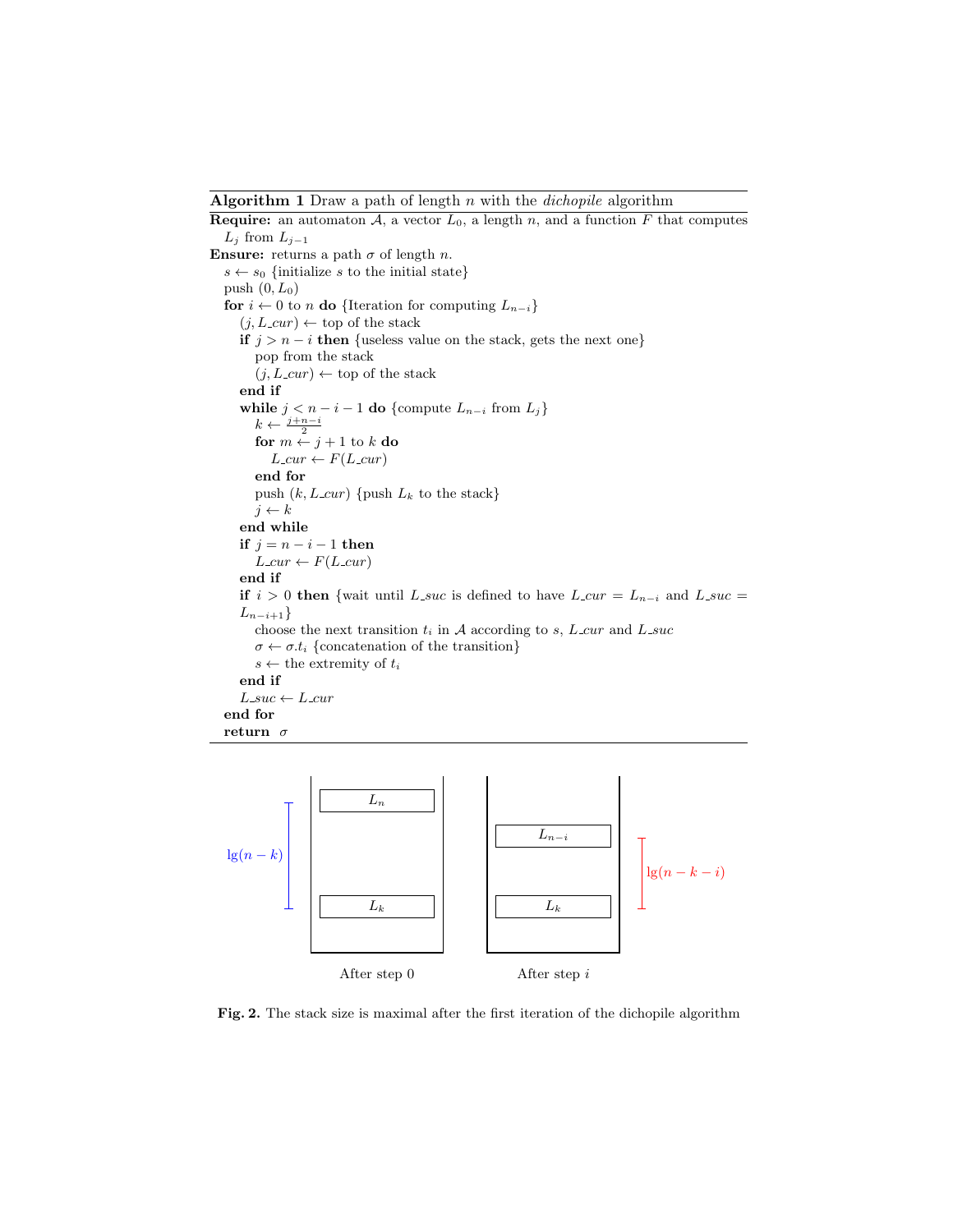The space complexity depends on the stack size. After the first iteration, there are  $\lg n$  elements on the stack, and there will never be more elements on the stack in subsequent iterations: If  $L_k$  is on top of the stack at the *i*-th iteration, there were  $\lg(n - k)$  elements above  $L_k$  after the first iteration and there will be  $\lg(n - k - i)$  elements after the *i*-th iteration; Hence, fewer elements. This property is illustrated [Figure 2.](#page-4-1) Each stack element contains an integer ( $\leq n$ ) and  $q$  path numbers represented by floating-point numbers with a mantissa of size  $\mathcal{O}(\log n)$ , i.e.  $\mathcal{O}(q \log n)$  bits per item. Hence the size occupied by the stack is  $\mathcal{O}(q \log^2 n)$  bits.

The time complexity depends on the number of calls to function F and this number depends on the difference between the last stacked value  $(j)$  and the one to compute  $(n-i)$ . To calculate this complexity, we refer to a diagram describing the successive calculations done by the algorithm using two functions,  $f$  and  $g$ , which call each other. The calculation scheme is shown [Figure 3.](#page-5-0)

<span id="page-5-0"></span>

Fig. 3. Recursive scheme of the number of calls to function  $F$  done by [Algorithm 1;](#page-4-0) We omit floor and ceiling notations to clarify the figure

The function  $f$  counts the number of calculations required when the stack is empty, while the function  $g$  counts the number of calculations performed when the stack holds intermediate values. For function  $f(n)$ , it will first call F n times, then repeat the same work on the first half, while there are several intermediate values in the second half, hence the call to  $q$ . Function  $q$  calls  $f$  for the first half because the smallest value in the stack is half away. Thus, the number of calls to F to generate a path of length n is equal to  $f(n)$ , which is defined as:

$$
f(n) = n + f([n/2] - 1) + g([n/2])
$$
  
\n
$$
g(n) = f([n/2] - 1) + g([n/2])
$$
  
\n
$$
f(1) = 1
$$
  
\n
$$
g(1) = 0
$$

To study the complexity of this algorithm, we bound this formula by the functions  $f_-(n)$  and  $f_+(n)$  defined such that:

$$
f_{-}(n) \le f(n) \le f_{+}(n)
$$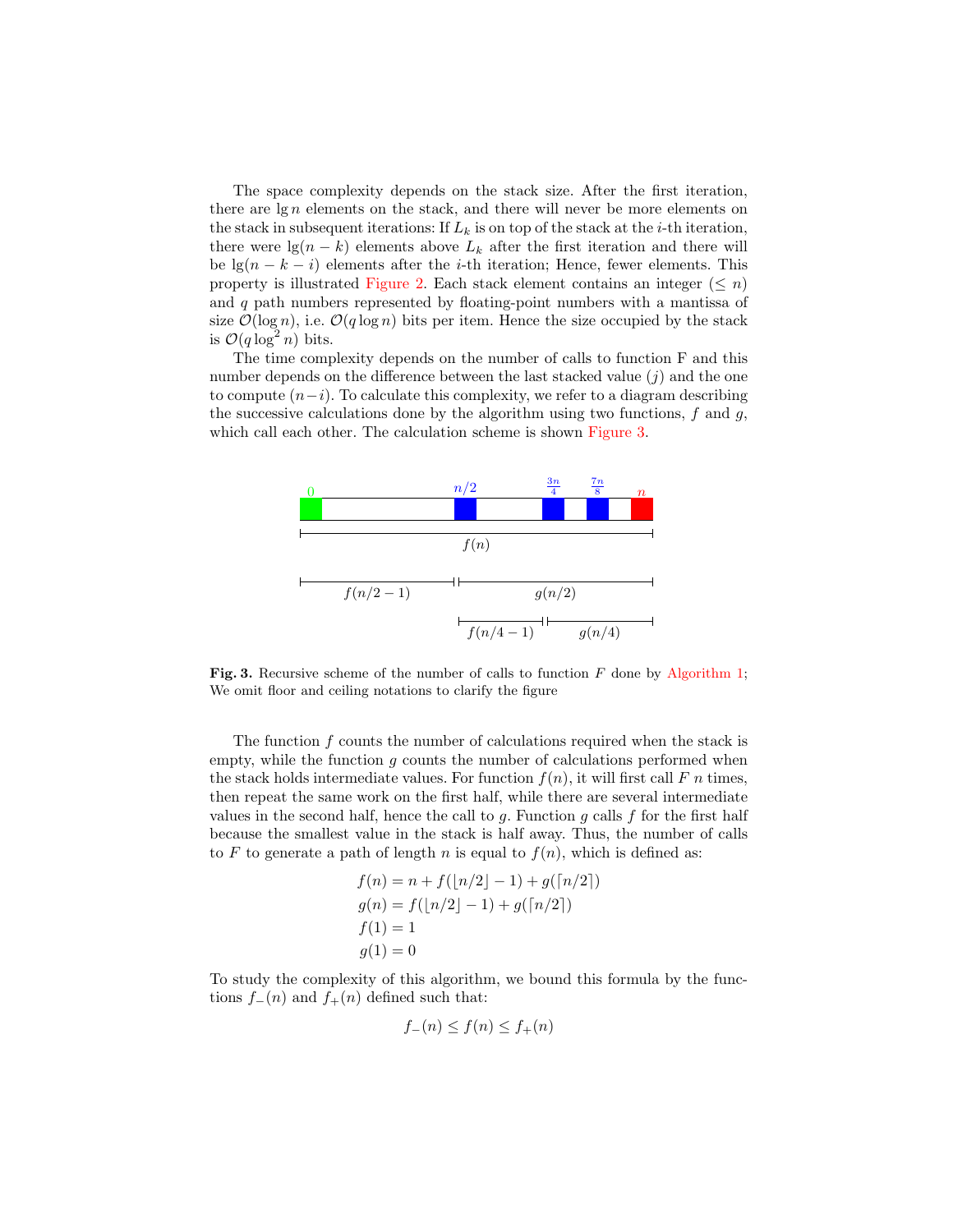$$
f_{-}(n) = n + f_{-}(n/2 - 2) + g_{-}(n/2)
$$
  
\n
$$
g_{-}(n) = f_{-}(n/2 - 2) + g_{-}(n/2)
$$
  
\n
$$
f_{-}(1) = 1
$$
  
\n
$$
g_{-}(1) = 0
$$
  
\n
$$
f_{+}(n) = n + f_{+}(n/2 - 1) + g_{+}(n/2 + 1)
$$
  
\n
$$
g_{+}(n) = f_{+}(n/2 - 1) + g_{+}(n/2 + 1)
$$
  
\n
$$
f_{+}(1) = 1
$$
  
\n
$$
g_{+}(1) = 0
$$

Then, we can find a lower bound of  $f_-(n)$ :

$$
f_{-}(n) \ge n + f_{-}(n/2 - 2) + f_{-}(n/4 - 2) + g_{-}(n/4)
$$
  
\n
$$
\ge n + (n/2 - 2) + f_{-}(n/4 - 3) + g_{-}(n/4 - 1) + f_{-}(n/4 - 2) + g_{-}(n/4)
$$
  
\n
$$
\ge n + (n/2 - 2) + 2[f_{-}(n/4 - 3) + g_{-}(n/4 - 1)]
$$
  
\n
$$
\ge n + \sum_{i=1}^{\lg(n)/2} (n/2 - i2^{i-i})
$$
  
\n
$$
\ge n + \frac{n \lg(n)}{4} - \frac{2^{\lg(n)/2} (\lg(n) - 2)}{2} - 1
$$
  
\n
$$
f_{-}(n) = \Omega(n \log n)
$$

And an upper bound of  $f_+(n)$ :

$$
f_{+}(n) \leq n + (n/2 - 1) + f_{+}(n/4 - 1) + g_{+}(n/4 + 1) + f_{+}(n/4) + g_{+}(n/4 + 2)
$$
  
\n
$$
\leq n + (n/2 - 1) + 2[f_{+}(n/4) + g_{+}(n/4 + 2)]
$$
  
\n
$$
\leq n + (n/2 - 1) + 2[n/4 + f_{+}(n/8 - 1) + g_{+}(n/8 + 1) + f_{+}(n/8) + g_{+}(n/8 + 2)]
$$
  
\n
$$
\leq n + \sum_{i=1}^{\lg(n)-1} n/2
$$
  
\n
$$
\leq n + \frac{n \lg(n)}{2}
$$

 $f_+(n) = \mathcal{O}(n \log n)$ 

Hence a time complexity of  $f(n)$  in  $\Theta(n \log n)$  calls to function F. The cost of a call to the function F is in  $\mathcal{O}(dq \log n)$  because it corresponds to compute  $l_s(i)$  from  $L_{i-1}$  for all  $s \in \mathcal{S}$ , using a floating-point arithmetic with numbers of  $\mathcal{O}(\log n)$  bits. Thus, a bit complexity of  $\mathcal{O}(dqn \log^2 n)$  in time.

## 3 Conclusion

[Table 1](#page-7-0) summarizes the bit complexities in time and in space of several algorithms to generate random words in regular languages. Since our goal is to be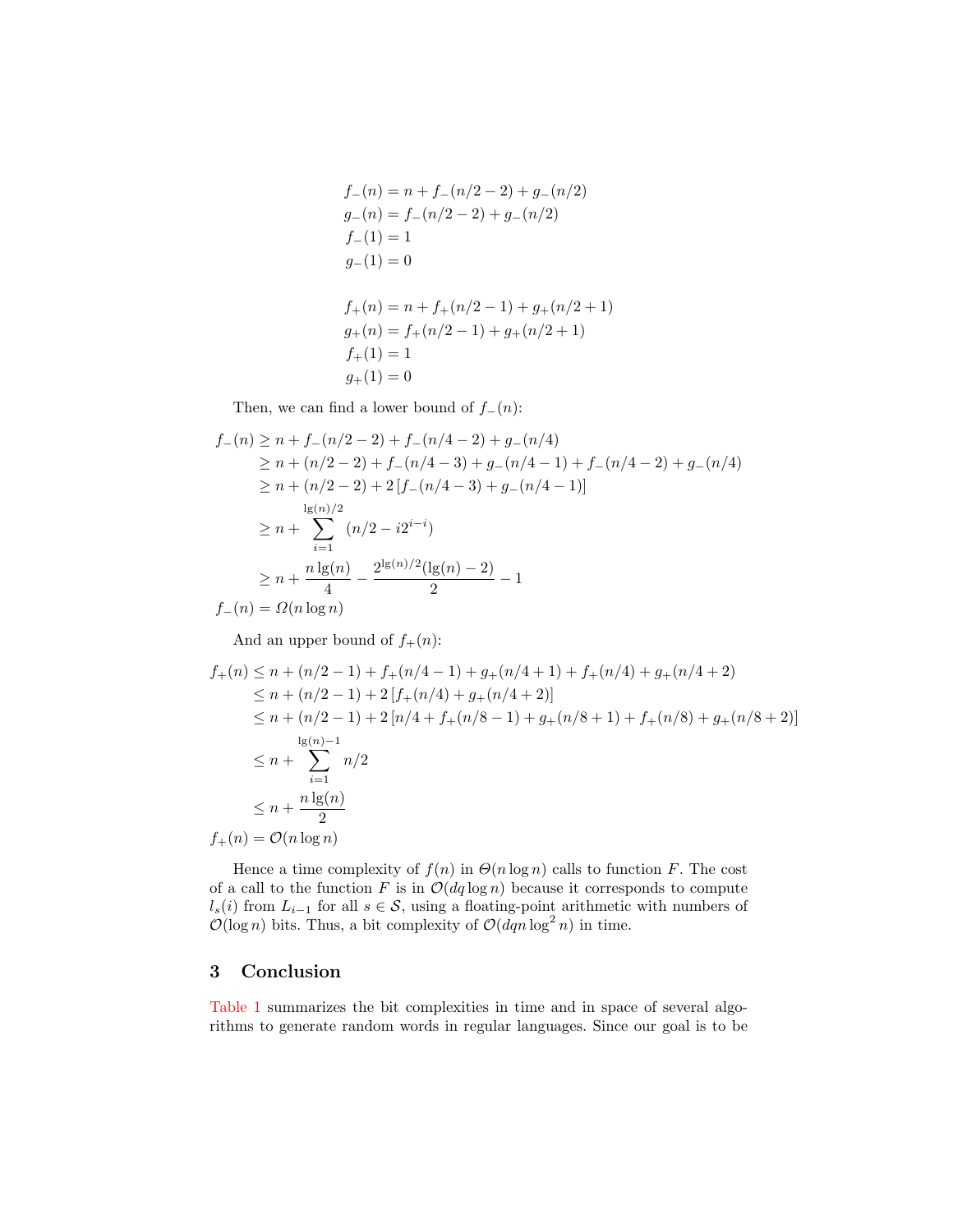<span id="page-7-1"></span>able to explore at random very large models, we are interested in the complexity in terms of both the path length n and the automaton size  $q$ . For the sake of clarity, we consider as constants the following values: the maximum degree d of the automaton and the mantissa size b chosen for the floating-point numbers. The inverse method using floating-point arithmetic is crossed out since it can not be used due to its numerical instability.

method used. We consider the path length n and the number of states  $q$  in the automaton.

<span id="page-7-0"></span>Table 1. Summary of the binary complexities in time and in space according to the

|           |                        |                                 | Time                                                                                      |                            |
|-----------|------------------------|---------------------------------|-------------------------------------------------------------------------------------------|----------------------------|
| Method    |                        | Arith Space                     | Preprocessing                                                                             | Generation                 |
| recursive |                        | exact $\mathcal{O}(qn^2)$       | $\mathcal{O}(qn^2)$                                                                       | $\mathcal{O}(n^2)$         |
| inverse   |                        | exact $\mathcal{O}(qn)$         | $O(q^2+qn^2)$                                                                             | $\mathcal{O}(qn^2)$        |
| recursive |                        | float $\mathcal{O}(qn \log n)$  | $\mathcal{O}(qn \log n)$                                                                  | $\mathcal{O}(n \log n)$    |
| inverse   |                        | float $O(q \log n)$             | $O(q^2+qn\log n)$                                                                         | $O(qn \log n)$             |
| dichopile |                        | float $\mathcal{O}(q \log^2 n)$ | $\mathcal{O}(1)$                                                                          | $\mathcal{O}(qn \log^2 n)$ |
|           |                        |                                 | divide and conquer float $O(q^2 \log n \log(qn)) O(q^3 \log n \log^2(qn)) O(qn \log(qn))$ |                            |
| Boltzmann | float $\mathcal{O}(q)$ |                                 | $\mathcal{O}(q^k \log^{k'} n)$                                                            | $\mathcal{O}(n^2)$         |

From the point of view of space complexity, obviously the best algorithm is the Boltzmann method with its  $O(q)$  complexity. The main limitation of the recursive method is the space needed to store the counting table. Even when using floating-point arithmetic, the space complexity is still  $\mathcal{O}(qn \log n)$ , which becomes very problematic for large n. The inverse method has similar problems, with it  $\mathcal{O}(qn)$  complexity. Both *divide and conquer* and *dichopile* perform well due to their polylogarithmic complexity in  $n$ , but *dichopile* uses more than  $q$ times less memory than *divide and conquer* (up to a constant factor).

If for any reason, the tiny difference from the uniformity induced by the use of a floating-point arithmetic is not acceptable, the inverse method can be used as it offers the best space complexity, but it requires a long generation time. Note that it is possible to perform exactly uniform generation by combining floatingpoint arithmetic and exact arithmetic [\(Denise and Zimmermann,](#page-9-4) [1999\)](#page-9-4), but the space complexity becomes larger than for the quasi-uniform generation shown here. For example, the bit space complexity becomes  $\mathcal{O}(qn^2)$  for the recursive method and  $\mathcal{O}(q^2n)$  for the divide-and-conquer algorithm.

Regarding the time complexity only, the best algorithm is the classical recursive scheme with its  $\mathcal{O}(n \log n)$  complexity in floating point arithmetic. As for Boltzmann, the rejection procedure necessary to obtain paths of length  $n$  raises the time complexity to  $\mathcal{O}(n^2)$  in the general case. Again, *divide and conquer* and *dichopile* perform well: they are linear in  $q$  and almost linear in  $n$ , with an advantage for divide and conquer. Moreover, the average complexity of the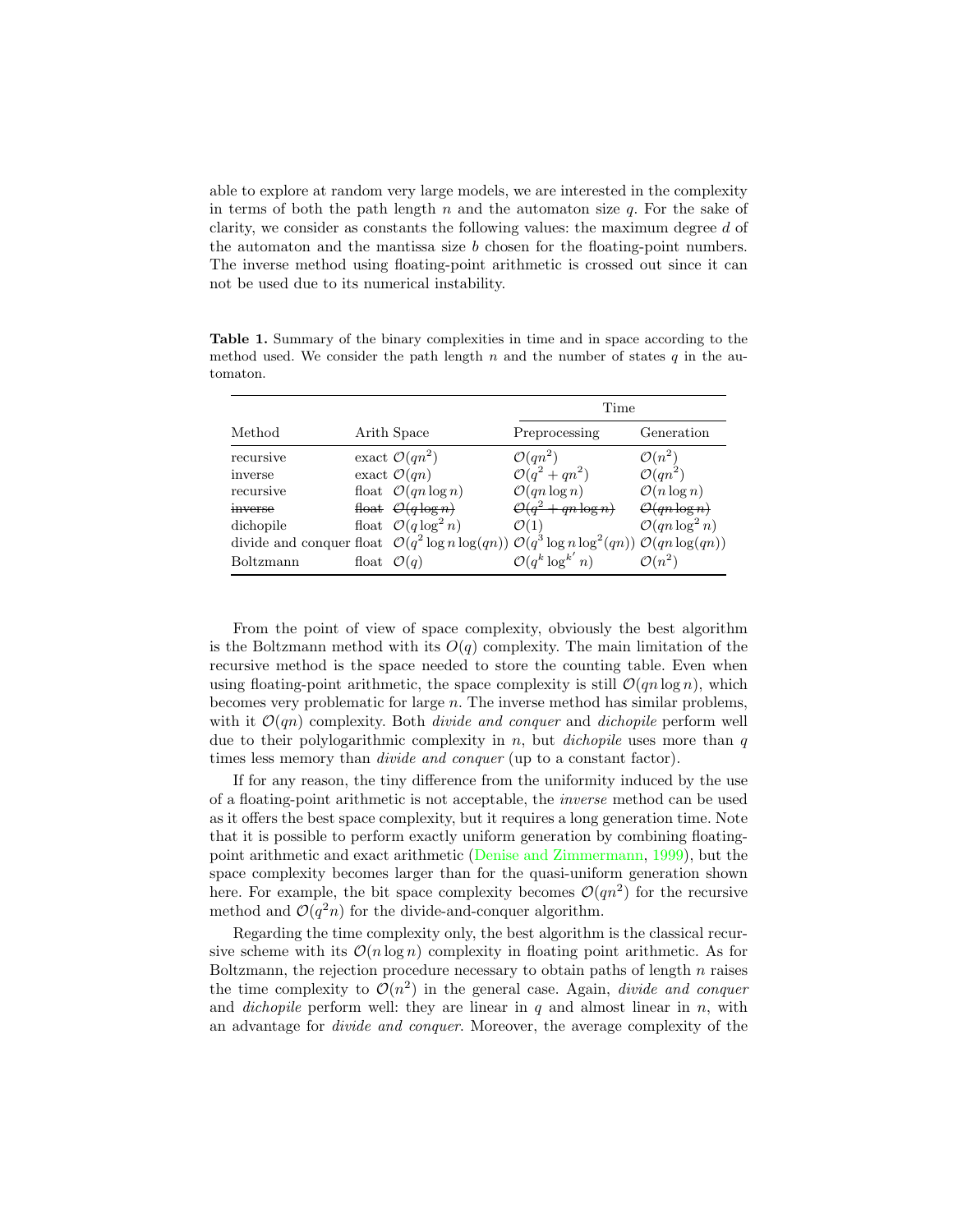generation stage can be lowered to  $\mathcal{O}(qn)$  for *divide and conquer* and  $\mathcal{O}(qn \log n)$ for dichopile if using a bit-by-bit random number generator.

Altogether, the classical recursive method is fast (after the preprocessing stage), but is unusable for large  $n$  and  $q$  due to its huge space requirement. On the other hand, the Boltzmann method needs a few memory but is slow according to n. Both divide and conquer and dichopile are excellent compromises when considering both space and time complexities. The latter offers a better space complexity, and comparatively the increase of time complexity according to  $n$  is quite low.

However, if a error margin is tolerated on the path length, that is if it suffices to generate paths whose length lay in the interval  $[(1 - \varepsilon)n, (1 + \varepsilon)n]$  for a fixed  $\varepsilon > 0$ , then the time complexity of the Boltzmann method is  $\mathcal{O}(n)$ .